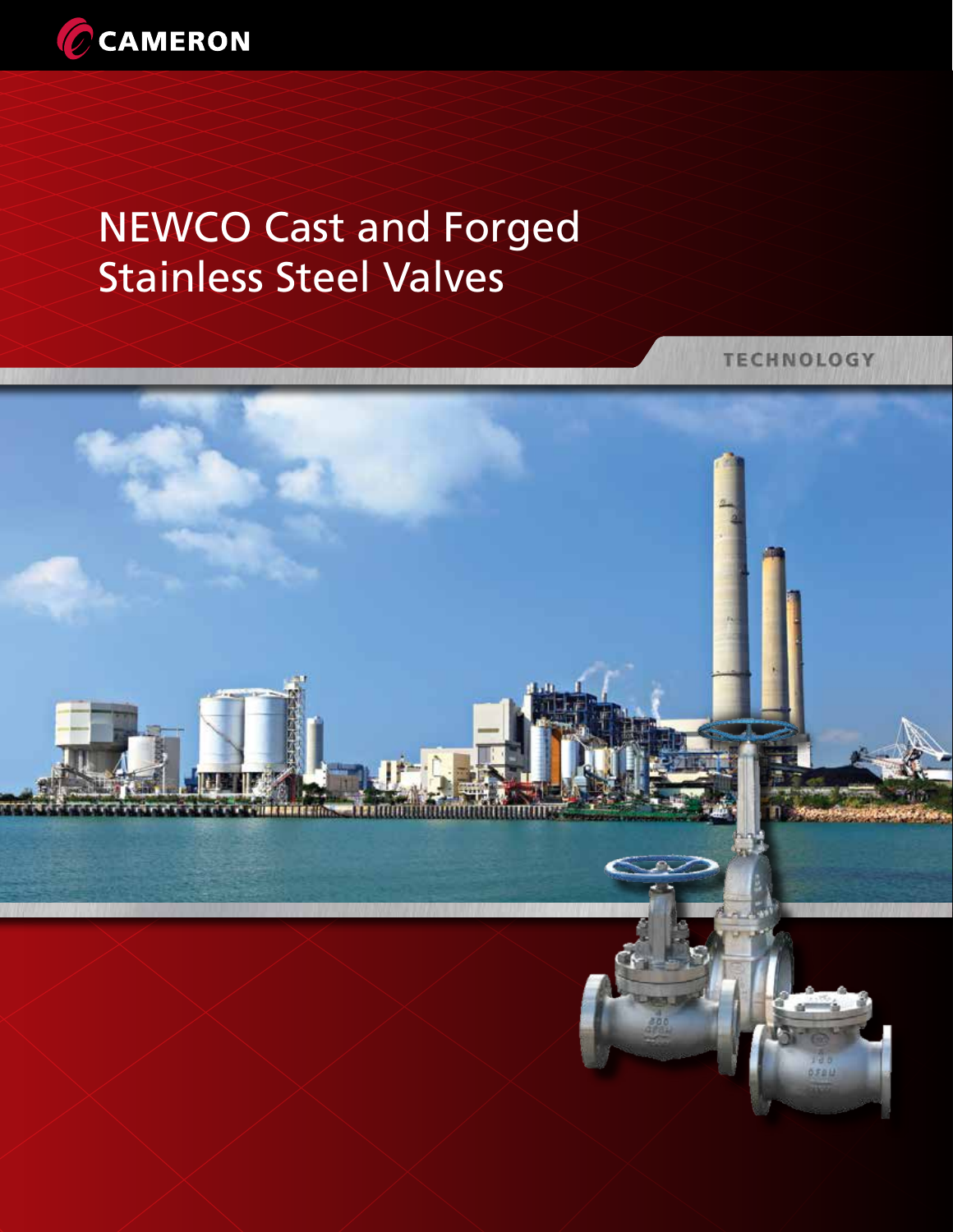

# NEWCO OIC Cast and Forged Stainless Steel Valves

Cameron's NEWCO® OIC® brand offers a complete line of gate, globe and check valves in sizes 1/4" to 24" (5 mm to 600 mm), ASME Classes 150 to 1500, in various grades of stainless steel.

The OIC line of stainless steel valves is constructed to meet and exceed industry standards.







## Features and Benefits

- Material test reports
- Meets ISO requirements
- **Traceability**
- Fugitive emissions tested
- API-598 tested
- Major end-user approved
- Extensive engineering capabilities
- Quality customer service
- Warranty
- In-house automation capabilities

## Cast Stainless Steel Gate Valves

Sizes: 1/4" to 24" (5 mm to 600 mm) Classes: 150 to 1500

Features: Cast stainless steel body and bonnet, rising stem, OS&Y, 1/2" to 3" solid wedge, 4" and up flexible wedge, integral seat rings and stem backseat design.

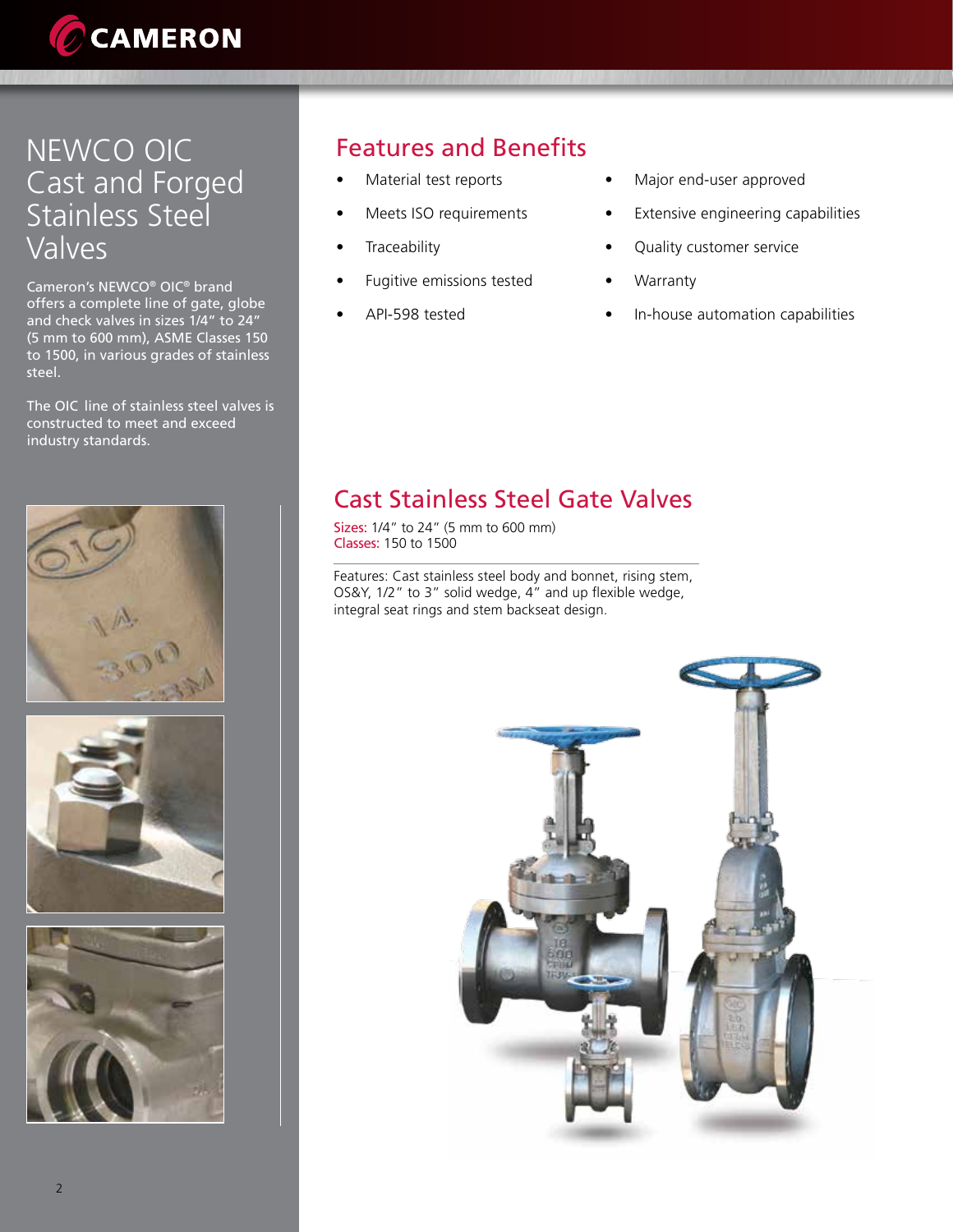

#### Cast Stainless Steel Globe Valves

Sizes: 1/4" to 12" (5 mm to 300 mm) Classes: 150 to 1500

Features: Cast stainless steel body and bonnet, OS&Y, rising and handwheel, taper type disc, integral seat ring, removable stem nut and gland stem back seat design.

#### Cast Stainless Steel Check Valves

Sizes: 1/4" to 14" (5 mm to 350 mm) Classes: 150 to 1500

Features: Cast stainless steel body and cap, swing type disc, integral seat ring and bolted cap.





#### Specialty Application Cast Stainless Steel Valves Gates, Globes and Checks

Sizes: 1/4" to 24" (5 mm to 600 mm) Classes: 150 to 1500

Valves with special trims, gear operators, electrical or pneumatic actuation, bypass configurations, cavity over pressurization options and cryogenic applications with extended bonnets are available upon request.